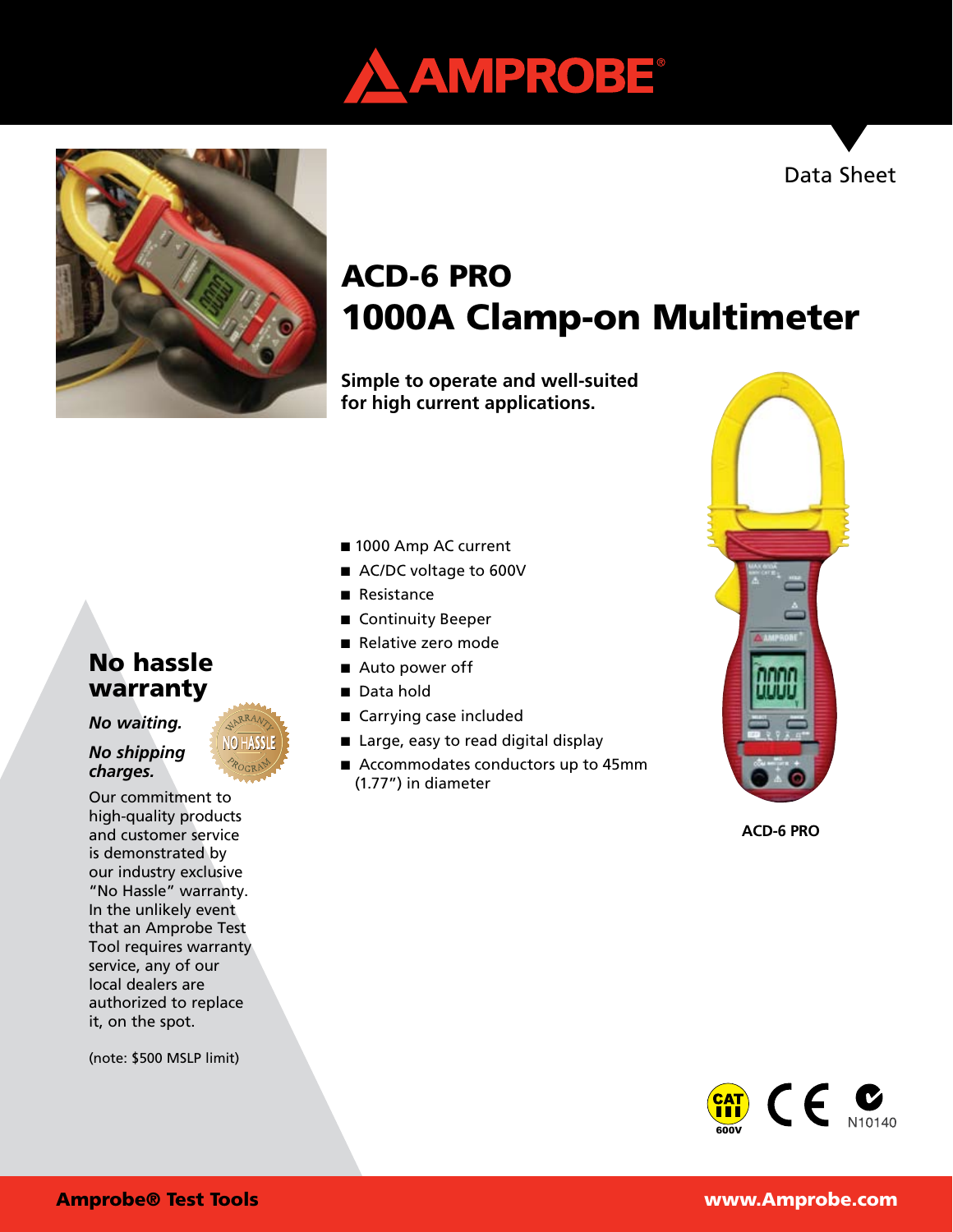

## ACD-6 PRO 1000A Digital Clamp-on Multimeter **National State Sheet** Data Sheet

## **Electrical Specifications**

Accuracy is  $\pm$ (% reading digits + number of digits) or otherwise specified, at 23 °C  $\pm$  5 °C (73°F  $\pm$  9°F) & less than 75% R.H.

|                                                                                                                                    |                                                                | Range                                | Accuracy                               |  |
|------------------------------------------------------------------------------------------------------------------------------------|----------------------------------------------------------------|--------------------------------------|----------------------------------------|--|
| <b>DC Voltage</b>                                                                                                                  |                                                                |                                      |                                        |  |
|                                                                                                                                    |                                                                | 400.0 mV                             | $1.0\% + 3d$                           |  |
|                                                                                                                                    |                                                                | 4.000V, 40.00V, 400.0V               | $1.7% + 3d$                            |  |
|                                                                                                                                    |                                                                | 600V                                 | $2.0% + 4d$                            |  |
| NMRR:                                                                                                                              | >50dB @ 50/60Hz                                                |                                      |                                        |  |
| CMRR:                                                                                                                              | >120dB @ DC, 50/60Hz, Rs=1k $\Omega$                           |                                      |                                        |  |
| Input Impedance:                                                                                                                   | 10M $\Omega$ , 30pF nominal (1000M $\Omega$ for 400.0mV range) |                                      |                                        |  |
| <b>Audible Continuity Tester</b>                                                                                                   |                                                                |                                      |                                        |  |
| <b>Open Circuit Voltage:</b>                                                                                                       | 0.4VDC typical                                                 | 400.0 $\Omega$                       | $1.5% + 6d$                            |  |
| Audible threshold:                                                                                                                 |                                                                |                                      | between 10 $\Omega$ and 120 $\Omega$ . |  |
| <b>Resistance</b>                                                                                                                  |                                                                |                                      |                                        |  |
|                                                                                                                                    |                                                                | 400.0 $\Omega$                       | $1.5% + 6d$                            |  |
|                                                                                                                                    |                                                                | 4.000kΩ, 40.00kΩ, 400.0kΩ            | $1.0% + 4d$                            |  |
|                                                                                                                                    |                                                                | $4.000M\Omega$                       | $1.5% + 4d$                            |  |
|                                                                                                                                    |                                                                | 40.00MΩ                              | $2.5% + 4d$                            |  |
| <b>Open Circuit Voltage:</b>                                                                                                       | 0.4VDC typical                                                 |                                      |                                        |  |
| <b>AC Voltage</b>                                                                                                                  |                                                                |                                      |                                        |  |
|                                                                                                                                    | 50Hz -- 500Hz                                                  | 400.0mV $1$ )                        | $4.0% + 5d$                            |  |
|                                                                                                                                    | 50Hz -- 60Hz                                                   | 4.000V, 40.00V, 400.0V               | $2.0% + 5d$                            |  |
|                                                                                                                                    | 60Hz -- 500Hz                                                  | 4.000V, 40.00V, 400.0V               | $2.5% + 5d$                            |  |
|                                                                                                                                    | 50Hz -- 500Hz                                                  | 600V                                 | $3.0% + 5d$                            |  |
| CMRR:                                                                                                                              | >60dB @ DC to 60Hz, Rs=1kΩ                                     |                                      |                                        |  |
| Input Impedance:                                                                                                                   | $10M\Omega$ , $30pF$ nominal                                   |                                      |                                        |  |
| <sup>1)</sup> Selection by RANGE button manually, and is specified from AC 40mV (AC 60mV for True RMS model ACD-6 TRMS-PRO) and up |                                                                |                                      |                                        |  |
| <b>Diode Tester</b>                                                                                                                |                                                                |                                      |                                        |  |
|                                                                                                                                    | Open Circuit < 1.6 VDC                                         |                                      |                                        |  |
|                                                                                                                                    |                                                                | Voltage Test Current (Typical) 0.4mA |                                        |  |
| <b>AC Current (Clamp-on)</b>                                                                                                       |                                                                |                                      |                                        |  |
|                                                                                                                                    | 50Hz / 60Hz                                                    | 400.0A                               | $1.5% + 5d$                            |  |
|                                                                                                                                    |                                                                | 1000A                                | $1.5% + 5d$                            |  |
| <sup>1)</sup> Add 8d to specified accuracy while reading is below 15% of range                                                     |                                                                |                                      |                                        |  |

2) Induced error from adjacent current carrying conductor: < 0.06A/A

 $3$ ) Specified accuracy is for measurements made at the jaw center. When the conductor is not positioned at the jaw center, position errors introduced are: Add 1% to specified accuracy for measurements made WITHIN jaw marking lines (away from jaw opening) Add 4% to specified accuracy for measurements made BEYOND jaw marking lines (toward jaws opening)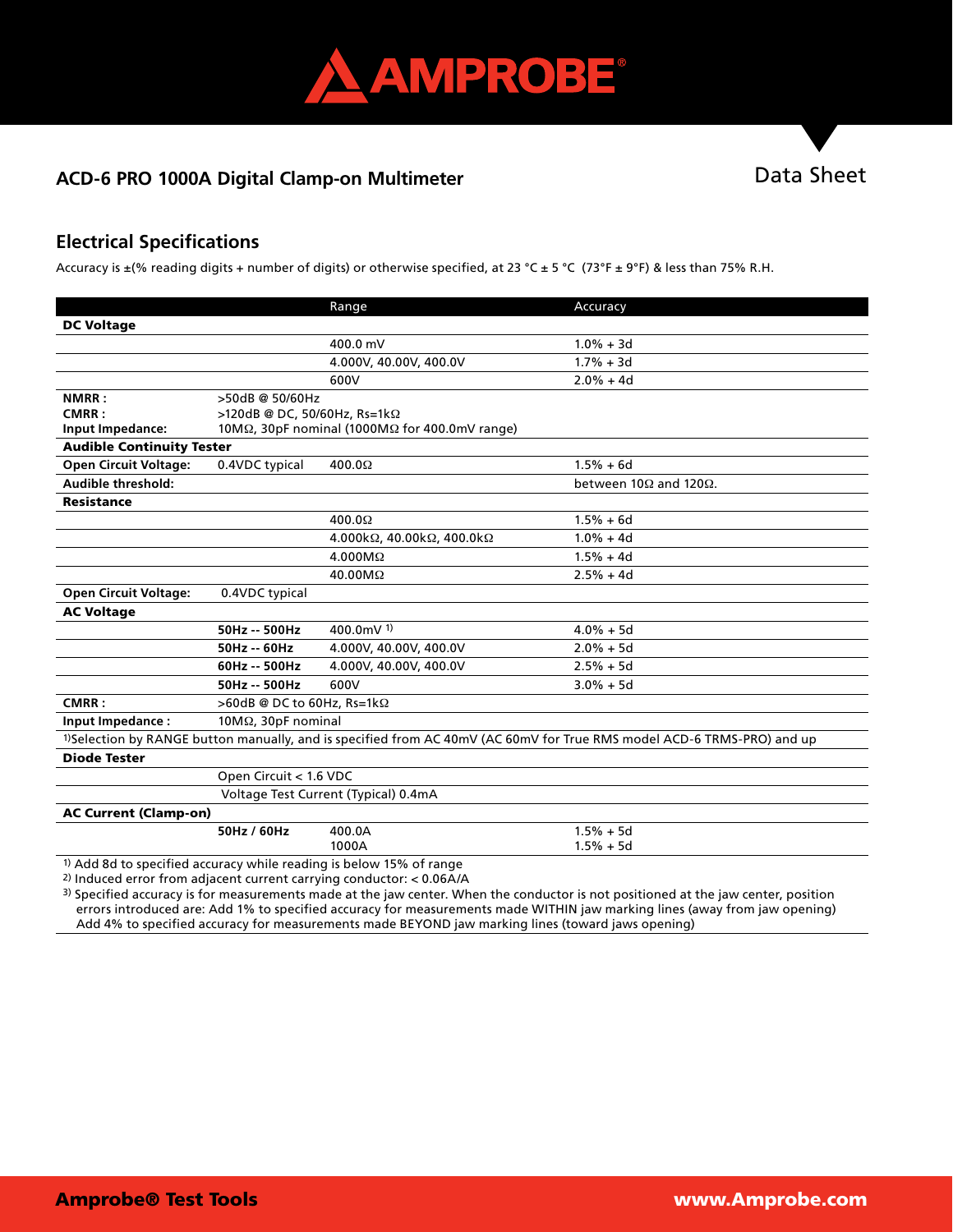

## ACD-6 PRO 1000A Digital Clamp-on Multimeter **National Sheet** Data Sheet

## **General Specifications**

| Display:                           | 3-3/4 digits 4000 counts LCD display                                                                                                   |  |
|------------------------------------|----------------------------------------------------------------------------------------------------------------------------------------|--|
| <b>Update Rate:</b>                | 3 per second nominal                                                                                                                   |  |
| <b>Polarity:</b>                   | Automatic                                                                                                                              |  |
| Low Battery:                       | Below approx. 2.4V                                                                                                                     |  |
| <b>Operating Temperature:</b>      | 0°C TO 40°C (32°F TO 104°F)                                                                                                            |  |
| <b>Relative Humidity:</b>          | Maximum relative humidity 80% for temperature up to 31°C decreasing linearly to<br>50% relative humidity at 40°C                       |  |
| Altitude:                          | Operate below 6,562ft (2000m)                                                                                                          |  |
| <b>Storage Temperature:</b>        | -20°C to 60°C (-4°F to 140°F), < 80% R.H. (with battery removed)                                                                       |  |
| <b>Temperature Coefficient:</b>    | nominal 0.15 x (specified accuracy)/°C @ 0°C -18°C or 28°C -40°C<br>(32°F - 64°F OR 82°F - 104°F), or otherwise specified              |  |
| Sensing:                           | Average sensing                                                                                                                        |  |
| Safety:                            | Meets EN61010-1:2001; IEC61010-2-032(1994), EN61010-2-032(1995), UL3111-2-032(1999).<br>Category III 600 Volts AC & DC.                |  |
| Transient protection:              | 6.5kV (1.2/50µs surge) for all models                                                                                                  |  |
| <b>Pollution degree:</b>           | $\overline{2}$                                                                                                                         |  |
| $E.M.C.$ :                         | Meets EN61326<br>In an RF field of 3V/m:<br>Total Accuracy = Specified Accuracy + 45 digits<br>Performance above 3V/m is not specified |  |
| <b>Overload Protections:</b>       |                                                                                                                                        |  |
|                                    | ACA Clamp-on jaws: AC 1000A rms continuous<br>+ & COM terminals (all functions) : 600VDC/VAC rms                                       |  |
| <b>Power Supply:</b>               | One 3V coin battery (ANSI/NEDA-5004LC, IEC-CR2032)                                                                                     |  |
| <b>Power Consumption:</b>          | 2.2 mA typical                                                                                                                         |  |
| <b>APO Timing:</b>                 | Idle for 30 minutes                                                                                                                    |  |
| <b>APO Consumption:</b>            | 190µA typical on voltage & current functions                                                                                           |  |
| Dimension:                         | L224mm X W78mm X H40mm                                                                                                                 |  |
| Weight:                            | 220 gm approx                                                                                                                          |  |
| Jaw opening & Conductor diameter : | 45mm max                                                                                                                               |  |